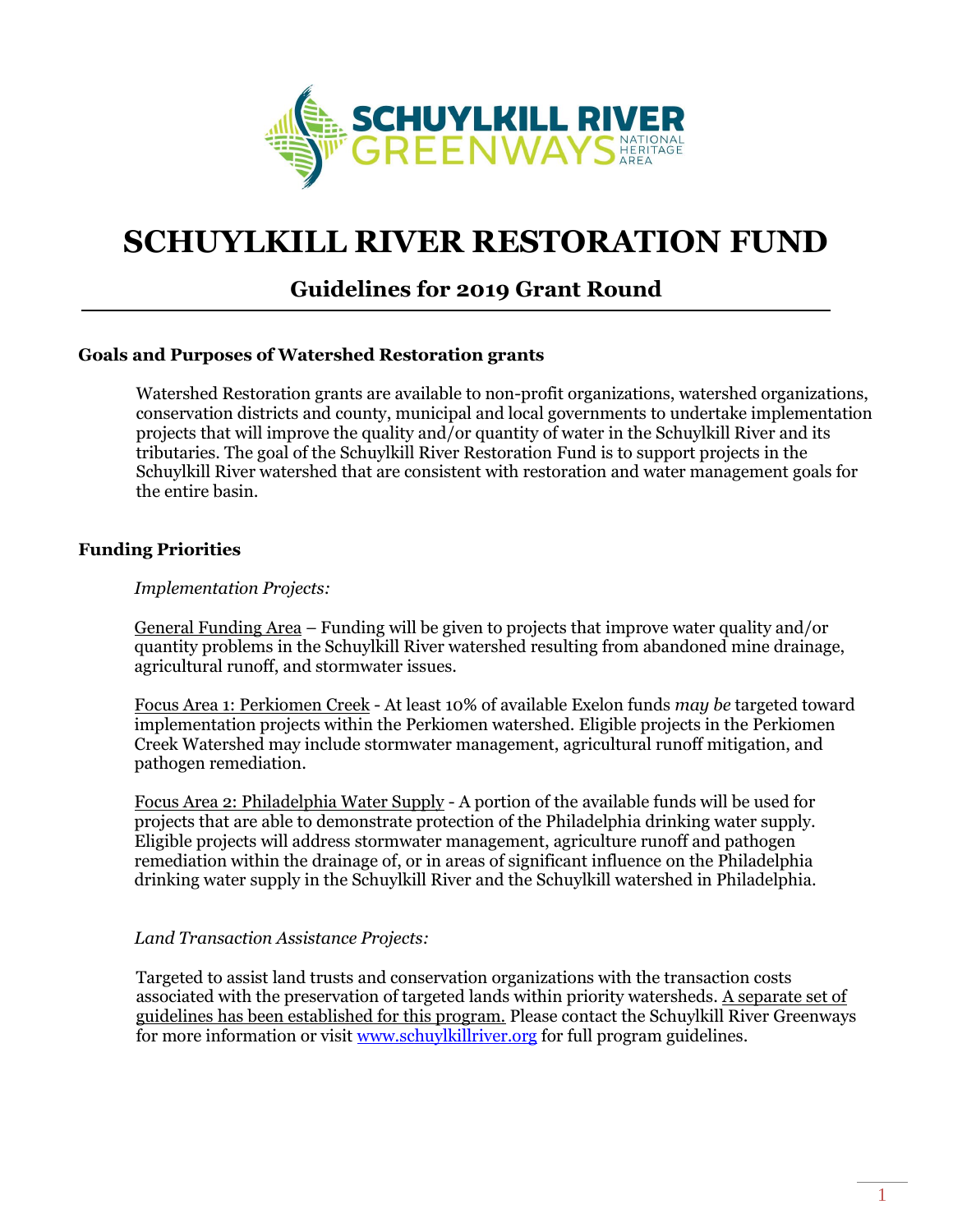#### **Evaluation Process**

Projects will be evaluated in a two-step process that includes (1) a Letter of Intent followed by (2) an invitation to submit a full application if the Letter of Intent is recommended by the Advisory Committee. (Letter of Intent is not required for Land Transaction projects)

# **Criteria**

Evaluation factors:

- The project's ability to improve the quality and/or quantity of water in the Schuylkill River;
- The project exhibits high standards of planning and design, including implementation of Best Management Practices;
- The relationship to previous watershed restoration efforts;
- The project is consistent with local, state, federal, or other plans, for example, River Conservation Plans, Nutrient Management Plans, Act 167 plans, etc.
- The project is positioned for implementation with project design substantially complete and needing little or no additional planning;
- The project is single-phased or in the final phase of implementation. *Projects that will require multiple phases to have demonstrable affects on water quality and/or quantity will not be considered unless the submitted phase will result in measurable improvements;*
- The project will require minimal monitoring following completion to demonstrate positive environmental effects;
- The project will effectively leverage the resources of two or more partners, including a sponsoring partner with sufficient capacity to manage and complete the project.
- The projects ability to utilize volunteers;
- How the project will impact low income or underserved communities.
- The project exhibits innovative, green and sustainable approaches and design.
- Grant funds may not be used for projects being undertaken exclusively to meet state, federal or local regulations and requirements.
- Grant funds may not be used for land acquisition. Please refer to the guidelines for the Land Transaction Assistance Program for more information.

# **Award Amounts**

- Grant applicants may request between \$20,000 and \$100,000.
- Applicants working in the Perkiomen Creek Watershed may request between \$5,000 and \$100,000.

# **Match Requirements**

- All projects require a minimum of 25% match.
- Cash and in kind services are eligible match sources. However, projects showing high levels of cash match will be given priority in the ranking and grant award process.
- Matching funds derived from private, non-governmental sources are encouraged, but not required. Federal and state funds are eligible sources of match.

# **Grant Period**

All projects must be completed by December 31, 2021. A one year extension may be requested but must be submitted in writing and approved by the Advisory Committee.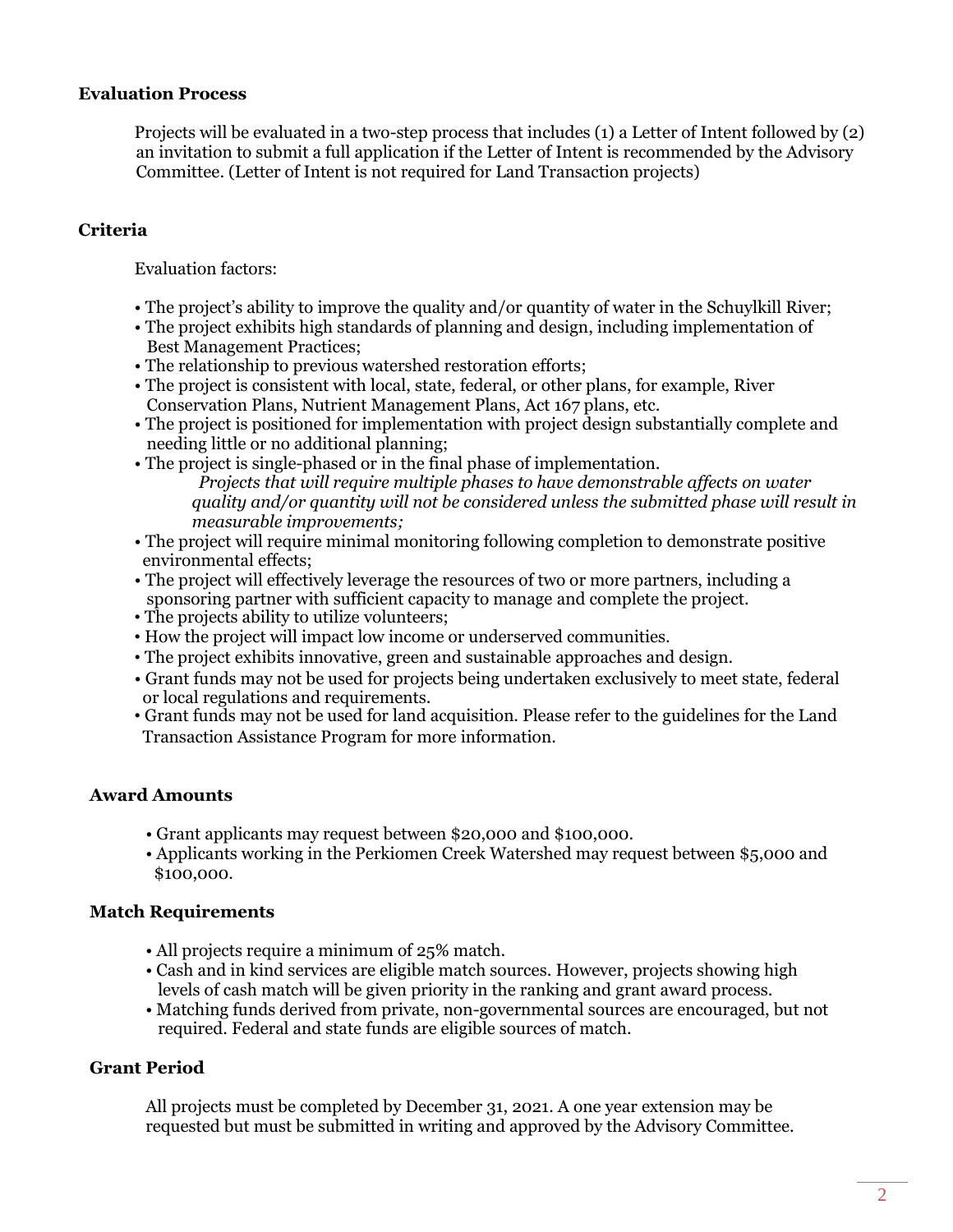#### **Eligible Expenses**

Grant funds may be used for the following purposes:

- Implementation: Includes labor, materials, signage, site preparation, permit fees, and any other direct costs.
- Project management: Up to 10% of the grant award may be utilized for direct costs Associated with project management by the applicant or subcontractor.

Eligible project management expenses include:

- subcontractor/consultant fees, salary for organizational staff responsible for project implementation, travel, meeting expenses and other direct costs.
- If a project has remaining design issues that need to be completed prior to implementation, the review committee will consider this as an eligible expense on a case by case basis. However, the applicant must demonstrate that the project's implementation phase will still be completed during the three year grant period.

#### **Contractor Selection:**

All contractors working on projects funded by a grant through this program must be selected by a competitive process. Applicants who desire to use specific contractors not selected competitively, may request approval to do so from the Schuylkill River Greenways. The Schuylkill River Greenways reserves the right to review and approve all selected contractors.

# **Letter of Intent Process**

Organizations must submit an electronic copy of the Letter of Intent to [tfenchel@schuylkillriver.org](mailto:tfenchel@schuylkillriver.org) by the stated deadline.

The Letter of Intent shall be NO LONGER than two (2) pages, should be on applicants letterhead and must include the following:

- Project Name and location
- Project Manager and contact information
- Brief summary of the project addressing why it is important and what the impact will be on the watershed.
- Objectives of project and how it meets the program guidelines and criteria
- Letter should clearly communicate where the project stands in regards to design. Is the project design fully completed, in progress, or just in draft planning stage.
- Estimated grant request and matching fund sources

\*\* Organizations should include a third page in the Letter of Intent showing a project site map and photograph, if appropriate.

**Electronic copy of the Letter of Intent must be submitted no later than 4:00 p.m. on February 15, 2019.**